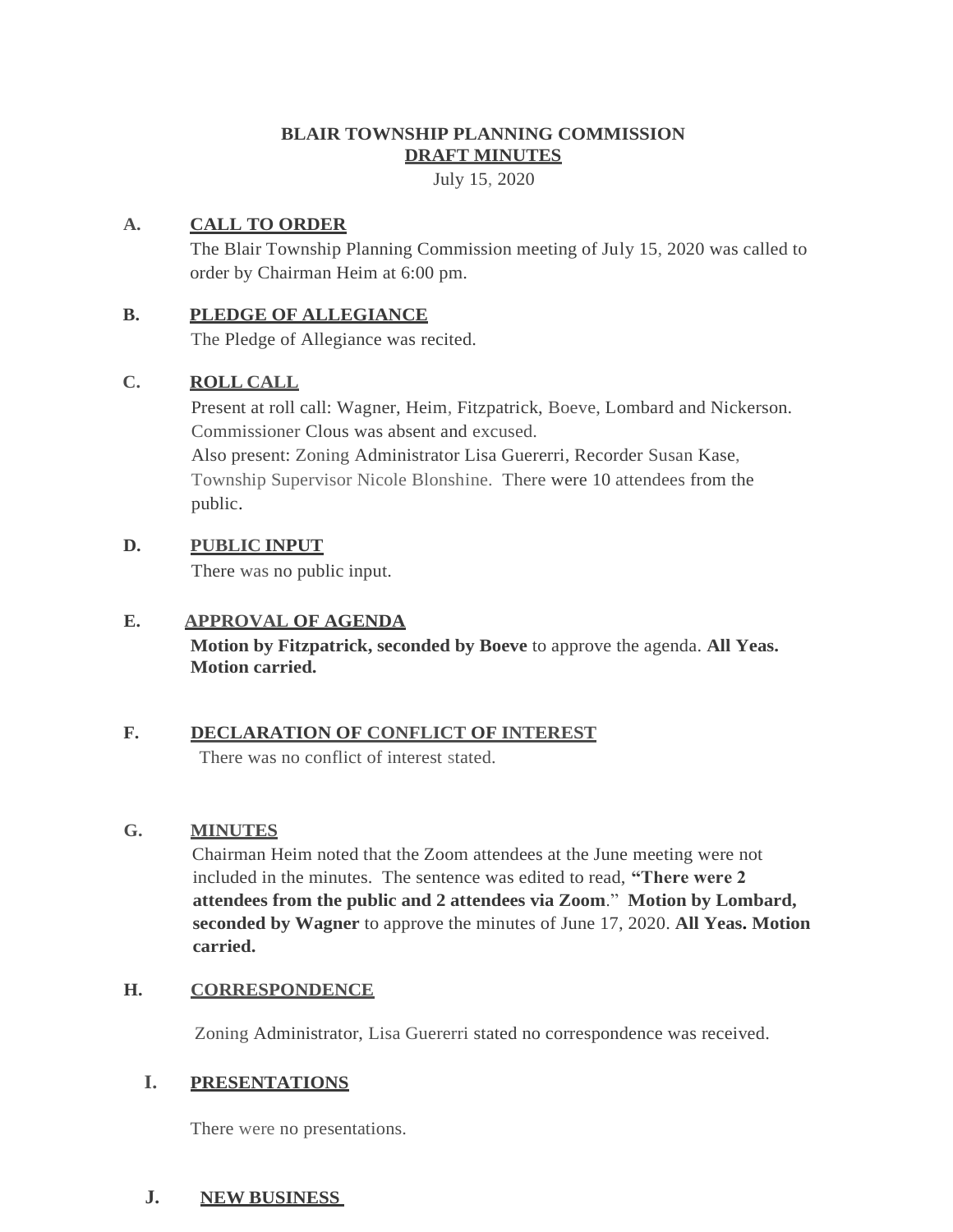**1. Public Hearing Special Use/Site Plan Review # SU/SPR 20-07-01:** Applicant is Edward Rose & Sons, who wish to establish a multi-family development with 10 buildings having a total of 300 units with an additional 6,536 SF Community Building and a 1,836 SF Maintenance Building on vacant property located at Rennie School Road, Traverse City Michigan 49685, west of US 31/37; Parcel # 28-02-005-002-30.

Chairman Heim opened the Public Hearing at 6:05 p.m.

Chairman Heim stated that the Special Use application will be reviewed against Section 22.04 Standards for Approval and included in these minutes. The applicant was represented by Kirsten Rimes, Site Plan Designer, Edward Rose & Sons, 6101 Newport Road, Kalamazoo MI 49003, 269/323-9484. As the Land Acquisition Manager for Edward Rose & Sons, Ms. Rimes provided some background about the family owned company, and their offices in Bloomfield Hills, MI; Indianapolis, IN; Flint, MI; and Kalamazoo, MI. They have focused development on multi-family housing since the 1960's. They conduct all phases of the development including land acquisition, construction, and the maintenance of the development when completed. They do not sell the properties to investors. Currently, they have 60,000 units in 15 states in the United States. This proposed development will be the first in the Traverse City area.

Commissioner Lombard inquired as to the total acreage of the proposed development. It is roughly 28.49 acres. He also asked about the number of garages per unit, and the number of parking spaces. The present plan shows 1.75 spaces per unit, which is based upon past experience with similar developments Ms. Rimes explained. At present, projected rents are \$900/month for a one-bedroom unit and \$1,200/month for a two-bedroom unit. These rates could change based on the market conditions at the time of completion. Projected finish date is approximately three years. Edward Rose & Sons will act as the General Contractor and hire local construction teams to sub out the construction work.

Chairman Heim reviewed the Standards for Approval, Multi Family developments, Section 10.04, included here. Site Development Standards, Section 18.32 Multi Family Residential Developments, Section 16.03 Exterior Lighting, Section 16.05 Greenbelt Buffers, Screening, Landscaping also included here were reviewed as well. Site Plan Review Procedures, Section 21.03, Standards for Approval were included in the discussion as follows.

The site plan shows one tree per 25 feet for the buffer, which meets the requirement. Ms. Rimes commented that the exterior lighting plans include three to four LED lighting fixtures per each parking lot. For the greenbelt buffers, screening and landscaping, there are 55 trees and 36 trees respectively, which meet the requirements. There are two ponds shown on the site plan. There was some discussion as to the number of trees required if the ponds' acreage is factored into the site plan would be excessive. Commissioner Nickerson commented that the number of trees as planned is adequate.

The screening of the trash dumpsters, including the concrete pads they rest on, meets the requirements. Commissioner Wagner asked about snow removal plans. Ms. Rimes stated that there will be areas to which the snow can be pushed on the property. She emphasized that they have experience with heavy winter snowfalls at other properties and are prepared for the same here.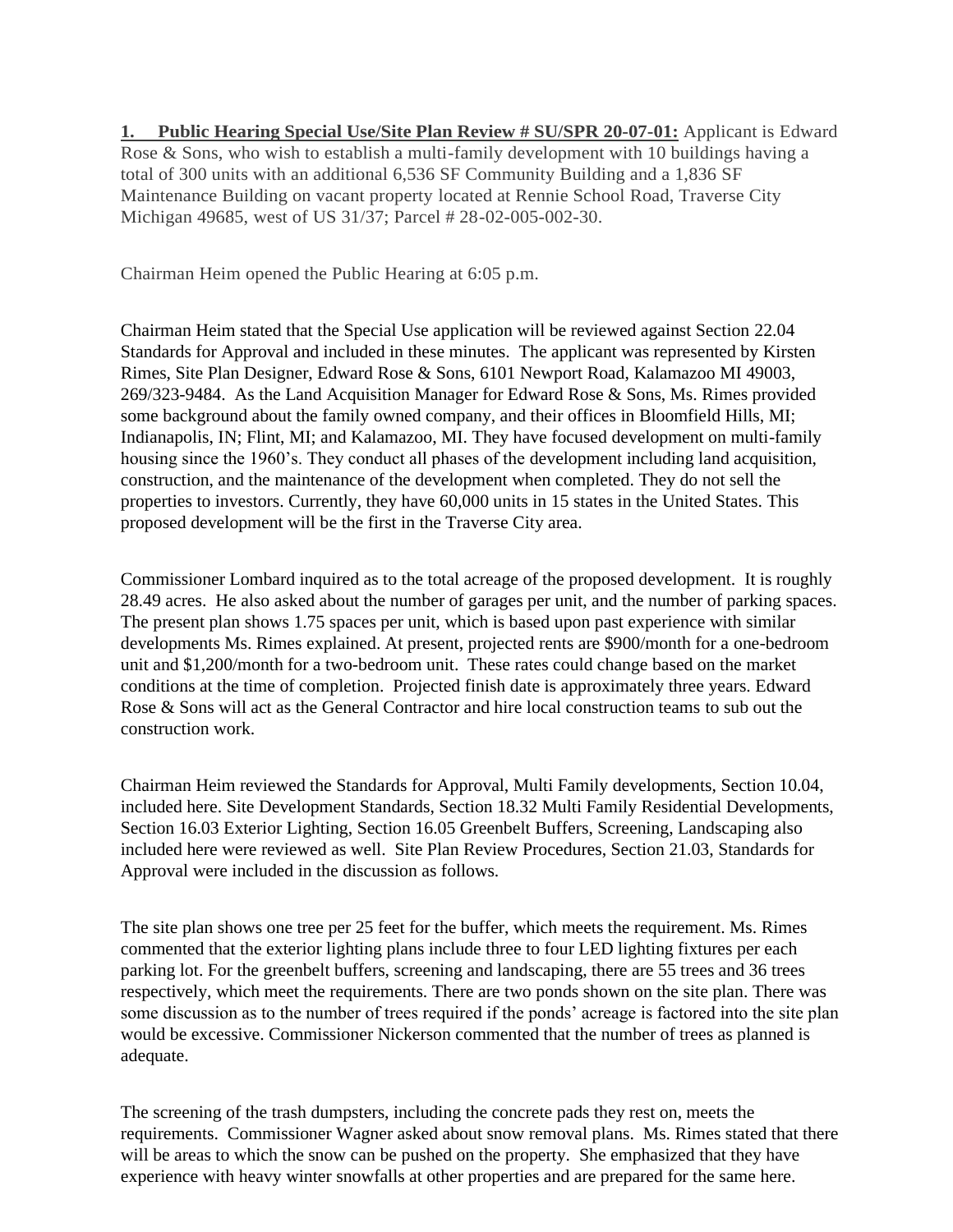Chairman Heim opened the hearing to public comment. First to speak was Chris Forsyth, Deputy Administrator, Grand Traverse County, 400 Boardman Ave, Suite 305, Traverse City MI 49684.

Mr. Forsyth stated that the land in question is currently owned by the Grand Traverse County Land Bank Authority and a purchase agreement is pending this Special Use/Site Plan Review approval. Mr. Forsyth expressed his support for the project. He is also involved in the expansion of Rennie School Road to ensure the development will have the infrastructure needed to support projected traffic increases.

James Alpers, 1860 N. West Silver Lake Road, Traverse City, MI 49685, addressed the Commissioners in representing his grandmother, who owns the 80 acres adjacent to this parcel in the application. Mr. Alpers questioned the existence of two ponds, as there is no natural source of water at this location besides storm runoff. Mr. Alpers inquired as to the specific varieties of trees to be planted. He also stated that the parking lots will not be able to handle the snow removal and still leave parking available to tenants during heavy snowfalls. He asked about the septic system being adequate to support 300 units. Zoning Administrator, Lisa Guerreri answered that an additional 500,000 gallons is available in accordance with DEQ standards at the south end of Blair Township where this development is sited. Mr. Alpers asked about construction waste spilling over and blowing out of dumpsters during the construction phase. Blair Township Supervisor, Nicole Blonshine responded that a phone call to the Blair Township offices will result in an immediate visit by the Zoning Ordinance Officer to rectify the problem.

Kyle Kinsey, 254 S East Silver Lake Road, Traverse City, MI 49685, asked if there was a left turn lane to be proposed on Rennie School Road. Mr. Kinsey commented that the traffic on Rennie School Road has increased in the past year. He is concerned about the traffic and the lack of lighting in the winter on the road. Mr. Forsyth was able to respond that the Grand Traverse County Road Commission is going to widen and expand Rennie School Road to accommodate the traffic. Mr. Forsyth was able to share with the meeting attendees that Stadium Drive will be improved and expanded as H&M Development has contracted with Molon Construction. They are simply awaiting financial support from others in the form of a reimbursement agreement. The Grand Traverse County Road Commission is ready to move forward once this step is complete.

Nicole Blonshine, speaking as a resident of Blair Township, expressed her enthusiasm for the project and the residential opportunities it will provide for new housing, as there is a shortage in Blair Township.

Chairman Heim closed the Public Hearing at 6:51 p.m.

Chairman Heim asked for commentary from the Commissioners. Commissioner Boeve stated that he was not in agreement that the number of trees required for this application should be reduced.

Chairman Heim read the Standards for Approval, 22.04, as listed below. In conclusion, the standards were met, although in question were the number of trees, the number of parking spaces, and the validity of the ponds as portrayed. No further comments were made about these issues, and Chairman Heim asked for a motion.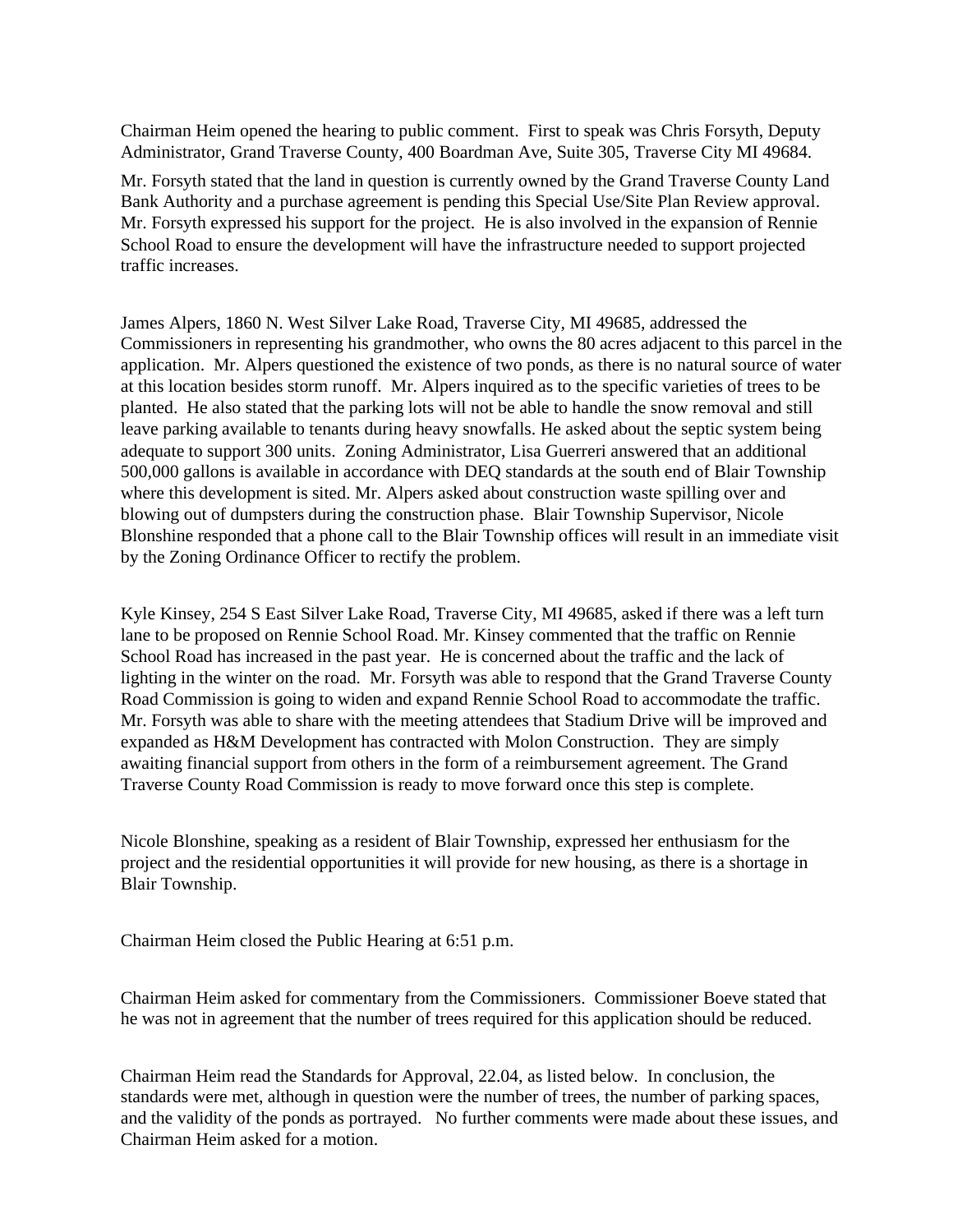**Motion by Fitzgerald, seconded by Lombard** to **recommend** to the Blair Township Board of Trustees to **approve** Case # SU/SPR 20-07-01 as presented as it has met the Standards for Approval as required in Section 22.04, A-G of the Blair Township Zoning Ordinance. **Yes**: Heim, Lombard, Fitzpatrick, Boeve, Nickerson, Wagner. **No**: None. **Motion carried.**

Site Plan Review 20-07-01, Edward Rose & Sons, submitted the Site Plan Review application for the Multi Family development on Rennie School Road, Parcel # 28-02-005-002-30.

The Standards for Approval, 21.03, were reviewed in conjunction with the discussion of the checklist of required data. There was no discussion, as the Site Plan met the Standards for Approval, listed below.

**Motion by Fitzgerald, seconded by Nickerson** to **approve** Case #20-07-01 **as presented** because it has met the Standards for Approval as required in Section 21.03, 1 through 11 and is a use permitted in the Commercial Zoning District of the Blair Township Zoning Ordinance. **Yes**: Nickerson, Fitzgerald, Lombard, Heim, Wagner, Boeve. **No**: None. **Motion carried.** 

#### **K. Unfinished Business**

 1. Ordinance Amendments – Matt Jerome, Zoning Enforcement Officer for Blair Township, presented changes in wording to several ordinances to clarify the intent of the original ordinance as he is working to enforce compliance. Mr. Jerome presented each change with a detailed explanation. Chairman Heim asked that Commissioner Clous be present for any discussion and amendments, as he was a member of the committee that reviewed the amendments. The commissioners agreed to leave out the general site landscaping changes and send the rest of the amendments to Public Hearing. The Zoning Ordinances with proposed amendments are Section 16.04 Fences, 16.05 Greenbelt Buffers, Screening, Landscaping and 16.08 Recreational Vehicle Storage.

**Motion by Boeve, seconded by Wagner** to hold a Public Hearing for ordinance amendments as proposed except for general site landscaping. **All Yeas. Motion carried**.

#### **L. Reports**

1) Zoning Administrator - Lisa Guerreri stated that she has been busy.

2) Town Board Representative – Dennis Fitzpatrick stated that the Odom Building was approved, the variance requested by the Ukrainian Church was denied.

- 3) Zoning Board or Appeals no meeting
- 4) Trails nothing to report

#### **M. Any Other Business**

Election of Officers will be held at the August meeting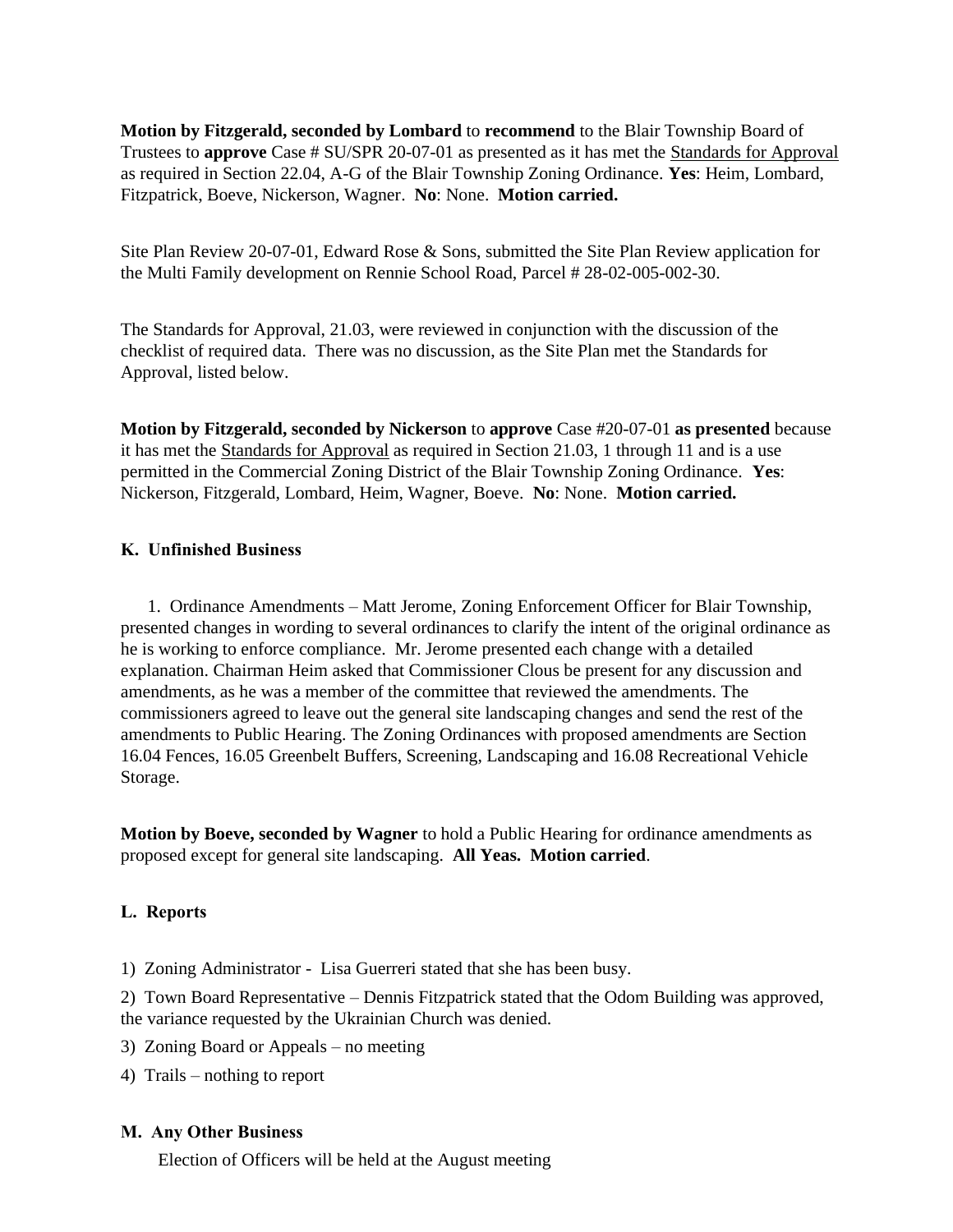#### **N. Public Input**

 David Dann, 158 South East Silver Lake Road, Traverse City MI 49684, wanted his feedback to be heard by the Commissioners about his experience with the Zoning Enforcement Officer. Mr. Dann expressed his disappointment as a new property owner in Blair Township that his original fence on his property was deemed nonconforming to code, and he was required to reduce the height of the fence. He purchased the property with the fence at a desirable height and wishes to have the fence in its original height as soon as possible for the continued enjoyment of his property. Matt Jerome, Zoning Enforcement Officer, was in agreement with Mr. Dann's plans, having observed the original fence and the replacement. The Commissioners stated that if he can wait for two Public Hearings in the next sixty days for the ordinance amendments to be accepted, and then a 30-day waiting period (90 days total), he should be able to return his fence to its original height. Mr. Dann agreed to wait.

#### **O. Adjournment**

**Motion by Nickerson, seconded by Wagner** to adjourn the meeting at 7:50 p.m. All Yeas. **Motion carried.** 

Respectfully submitted,

Susan Kase, Recorder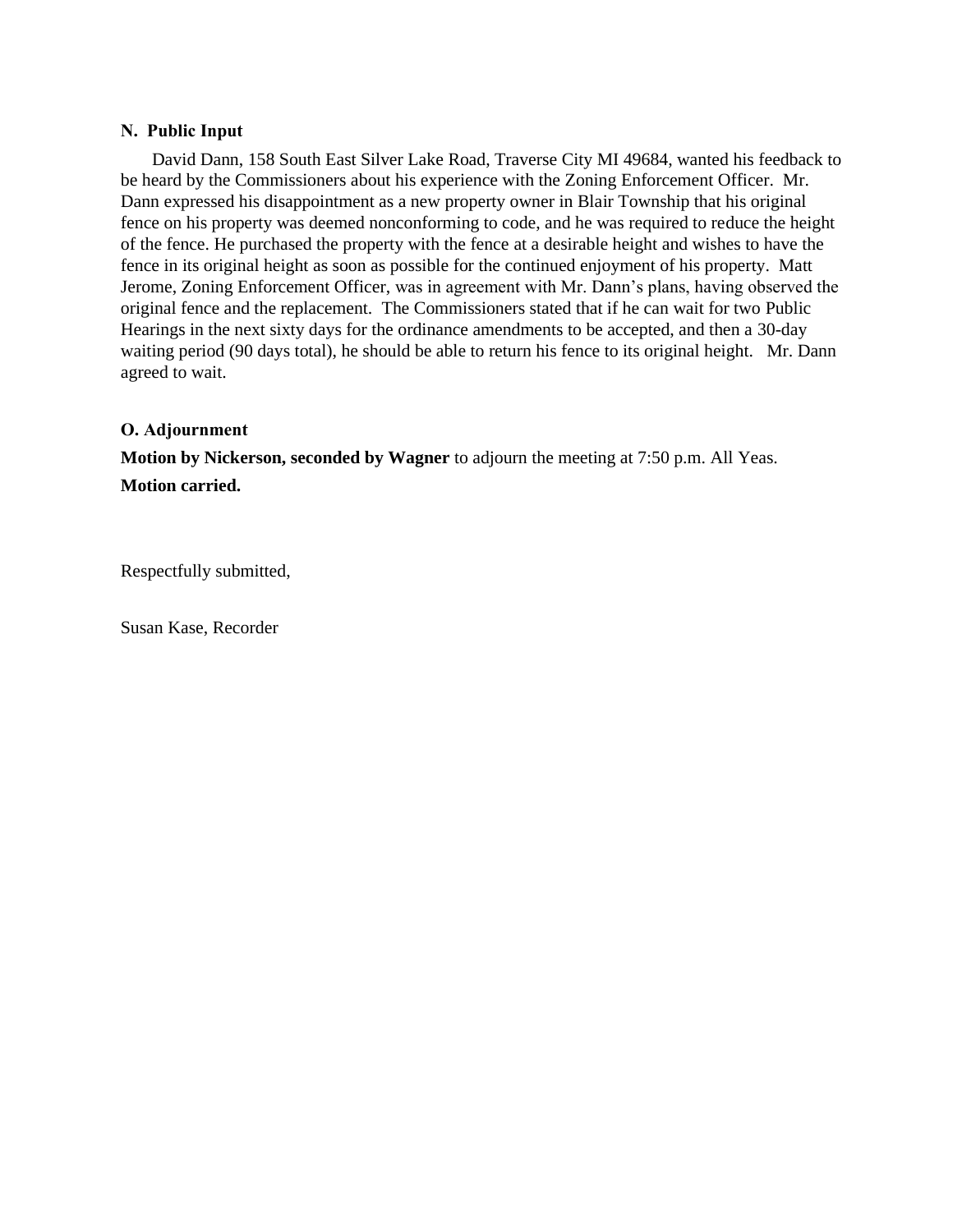Standards for Approval of Special Use Case 20-07-01; applicant has met these.

### **Section 22.04 Standards for Approval**

- 1. The Planning Commission shall review the particular circumstances and facts related to each proposed special use application in terms of the following standards and requirements and shall make a determination as to whether the use proposed to be developed on the subject parcel meets thefollowing standards and requirements:
	- a. Will be harmonious with and in accordance with the general objectives of the Master Plan.
	- b. Will be designed, constructed, operated, and maintained in harmony with the existing and intended character of the general vicinity and the natural environment so that the use will not change the essential character of that area.
	- c. Will not be hazardous or disturbing to existing or future neighboring uses.
	- d. Will represent a substantial improvement to property in the immediate vicinity and to the community as a whole.
	- e. Will be served adequately by essential public services and facilities, such as highways, roads, drainage structures, police and fire protection, and refuse disposal; or, the persons or agencies responsible for the establishment ofthe proposed special use shall be able to provide adequately for such services.
	- f. Will not create excessive additional requirements at public cost for public facilities and services and will not be detrimental to the economic welfare of the community.
	- g. Will not involve uses, activities, processes, materials, equipment and conditions of operation that will be detrimental to any persons, property, or the general welfare by reason of excessive smoke, fumes, glare, noise, vibration or odors.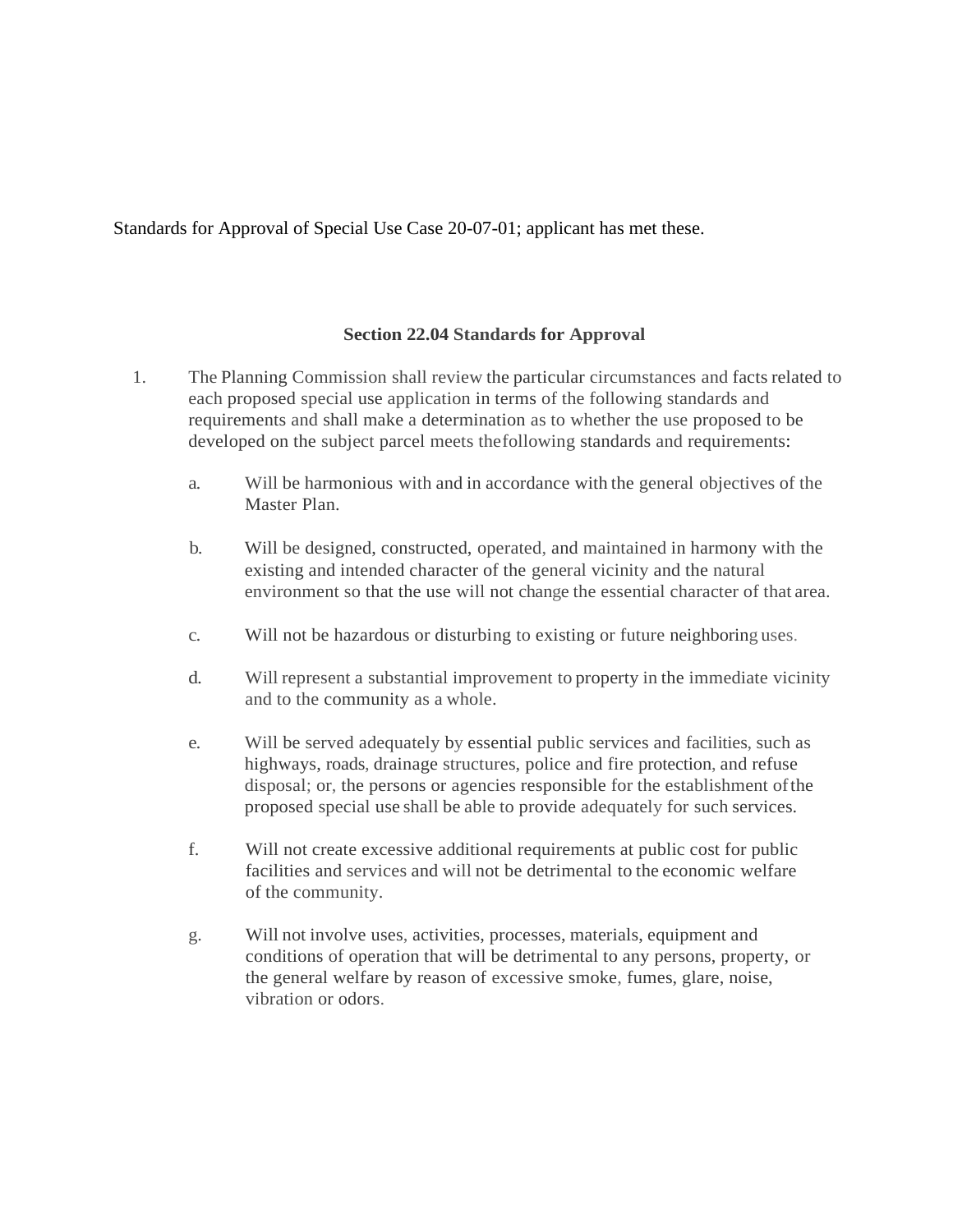Standards for Approval for Site Plan Review Case 20-07-01; applicant has met these Standards.

#### **21.03 Standards for Approval**

A site plan shall be reviewed and approved by the Planning Commission upon finding that the following conditions are met:

- 1. That the proposed use will not be detrimental to the adjacent property or the surrounding neighborhood, including properties located in adjacent municipalities.
- 2. That there is a proper relationship between existing roads and highways and proposed deceleration lanes, service drives, ingress and egress drives, and parking areas toassure the safety and convenience of pedestrian and vehicular traffic.
- 3. That buildings, structures, parking areas, utility areas, walls, and fences are so designed and located to minimize the adverse effects of such development on users of such development and occupants of adjacent properties.
- 4. That any adverse effects of the proposed development and activities which will impact adjoining occupants or owners shall be minimized by appropriate landscaping, fencing, or other screening.
- 5. That as many natural landscape features as possible are retained, particularly where they provide a barrier or buffer between the development and adjoining properties used for dissimilar purposes, and where they assist in preserving the general appearance of the neighborhood or help control soil erosion or the discharge of storm water.
- 6 The proposed development provides for the proper development of public utilitiesand infrastructure.
- 7 All buildings or groups of buildings are arranged to permit emergency vehicle access.
- 8 That the plan for soil erosion control, storm water discharge, wells, and on-site septic systems have been approved. Site plan approval may be conditioned upon providing evidence that the necessary permits have been applied for. A land use permit shall not be issued until the Zoning Administrator receives a copy of the required permit(s).
- 9 The Planning Commission may further require landscaping, fences, and walls in pursuit of these objectives and same shall be provided and maintained as a condition of the establishment and the continued maintenance of any use to which they are appurtenant.
- 10. For a narrowfrontage which will require a single outlet, the Planning Commission may recommend that escrow money be placed with the Township so as to provide for a marginal service drive equal in length to the frontage of the property involved. Zoning compliance permits shall not be issued until the improvement is physically provided or monies having been deposited with the Township Clerk